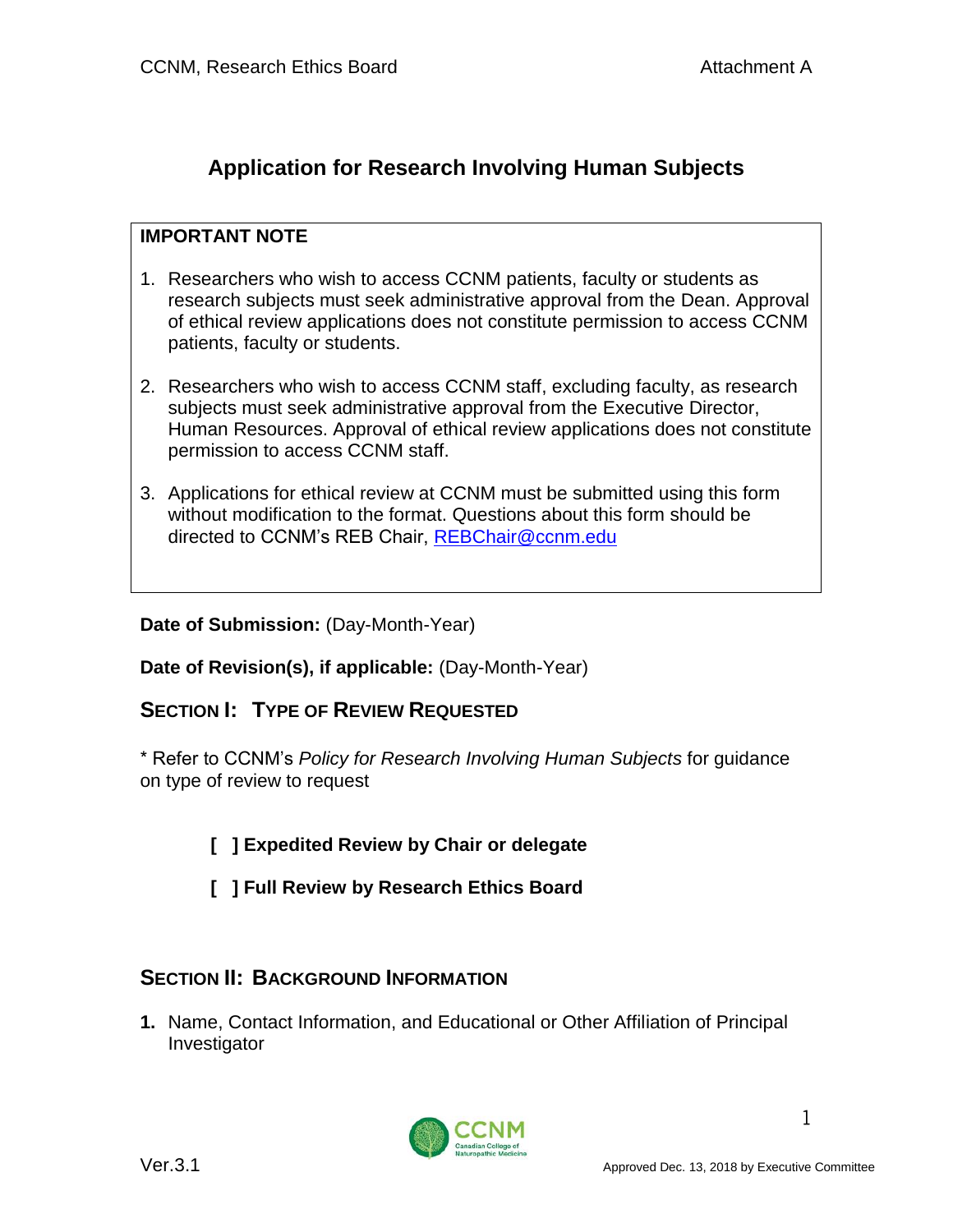- **2.** Name(s) and Contact Information of Co-investigators (s) Involved in the Proposed Research
- **3.** Title of Proposed Research Activity
- **4.** Dates:
	- **a.** Proposed Start: (Day-Month-Year) \_\_\_\_\_\_\_\_\_\_\_\_\_\_
	- **b.** Proposed Completion: (Day-Month-Year) \_\_\_\_\_\_\_\_\_ of the Study.
- **5.** List of Funding Sources (including status of funding applied for and approved, if applicable)
- **6.** Explanation of whether the research, as proposed in this application, will proceed even if funding is not obtained.

## **SECTION III: APPROVAL BY THE DEPARTMENT OF RESEARCH & CLINICAL EPIDEMIOLOGY**

This application has been reviewed and approved for submission to the Research Ethics Board by either the Executive Director or the Director of Research. Please indicate who provided approval for the submission.

Approved by: \_\_\_\_\_\_\_\_\_\_\_\_\_\_\_\_\_\_\_\_\_\_\_\_\_\_\_\_\_\_\_\_\_\_\_\_\_\_\_\_\_\_\_\_\_

## **SECTION IV: DETAILS OF PROPOSED RESEARCH PROJECT**

- **1. Describe the Study Type (e.g. Pilot Study; Clinical Trial, Phase #; Observational Cohort Study; Qualitative Study).**
- **2. If this study is related to another previously approved research please provide the proceeding study title and the CCNM REB identification number.**

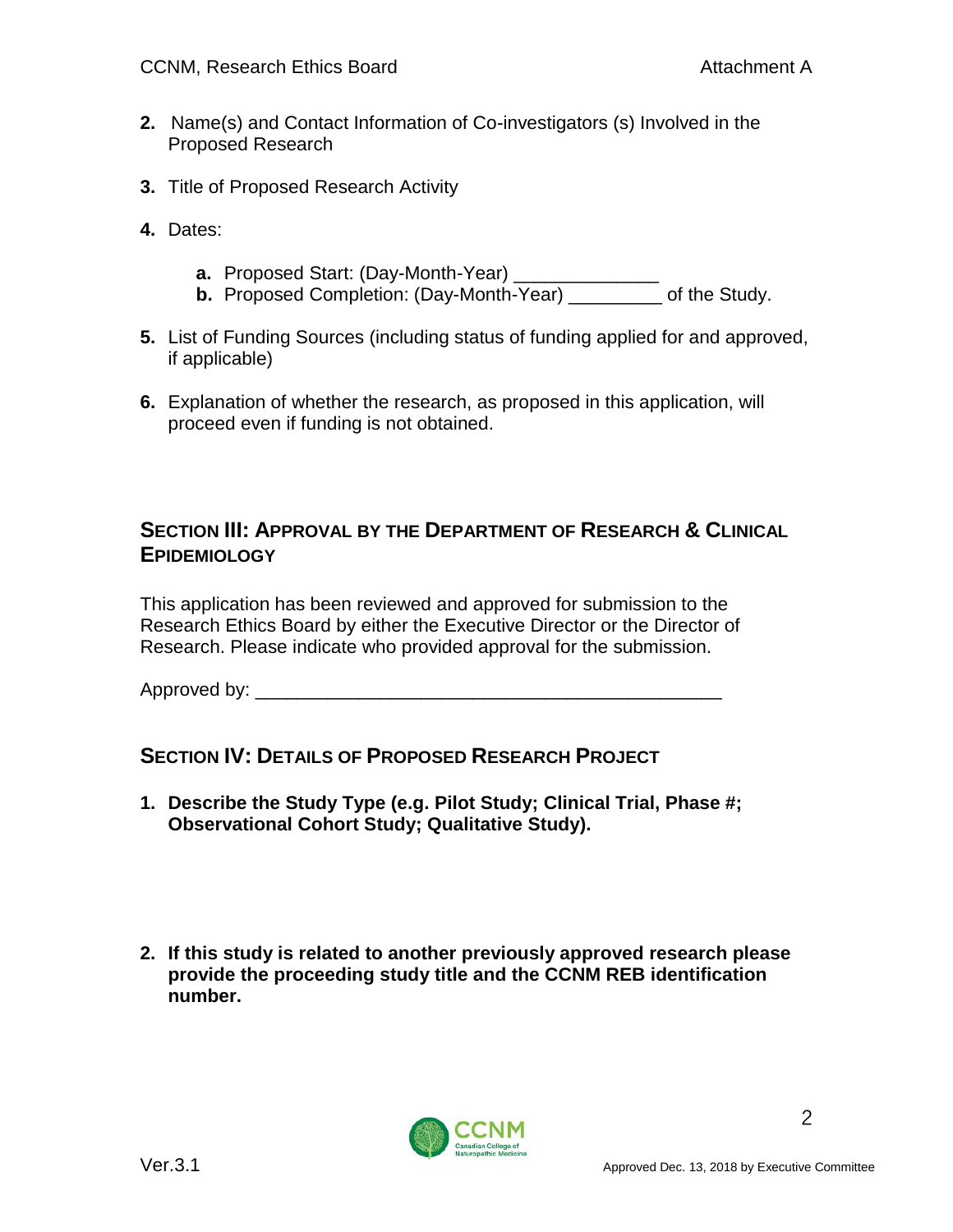#### **3. If tissue samples will be taken as a component of this research please specify type:**

Blood Urine Feces Saliva Hair Other:  $\Box$ 

Will genetic analyses be conducted? Y/N

#### **4. Please describe the intervention**

#### **5. Health Canada Approval**

If the intervention involves the use of natural health products, prescribed substances, drugs, or medical devices, a clinical trial application must be submitted to the appropriate Health Canada agency.

- Health Canada Application/Approval is attached
- **Health Canada Application/Approval will be forwarded Expected date: \_\_\_\_\_\_\_\_\_\_\_\_\_\_\_**

#### **6. Other review or approvals**

If the protocol is to be reviewed by another internal review board or research ethics board, please provide details. If none required state 'none'.

- **a. Other review board: \_\_\_\_\_\_\_\_\_\_\_\_\_\_\_\_\_\_\_\_\_\_\_\_\_\_\_\_\_\_**
- **b. Letter of approval attached: Yes \_\_\_ or date expected: \_\_\_\_\_\_\_\_\_**

## *Please submit a Research Study Proposal and include the following headings:*

- **1. Title and the name of the Principal Investigator.**
- *2.* **Background Purpose and Objectives (5 page max including references)**
	- a) Please state clearly the hypothesis to be tested in lay terms
	- b) Provide the rationale for the study
	- c) What are the broad and specific objectives of the study
	- d) Describe the significance of the proposed study

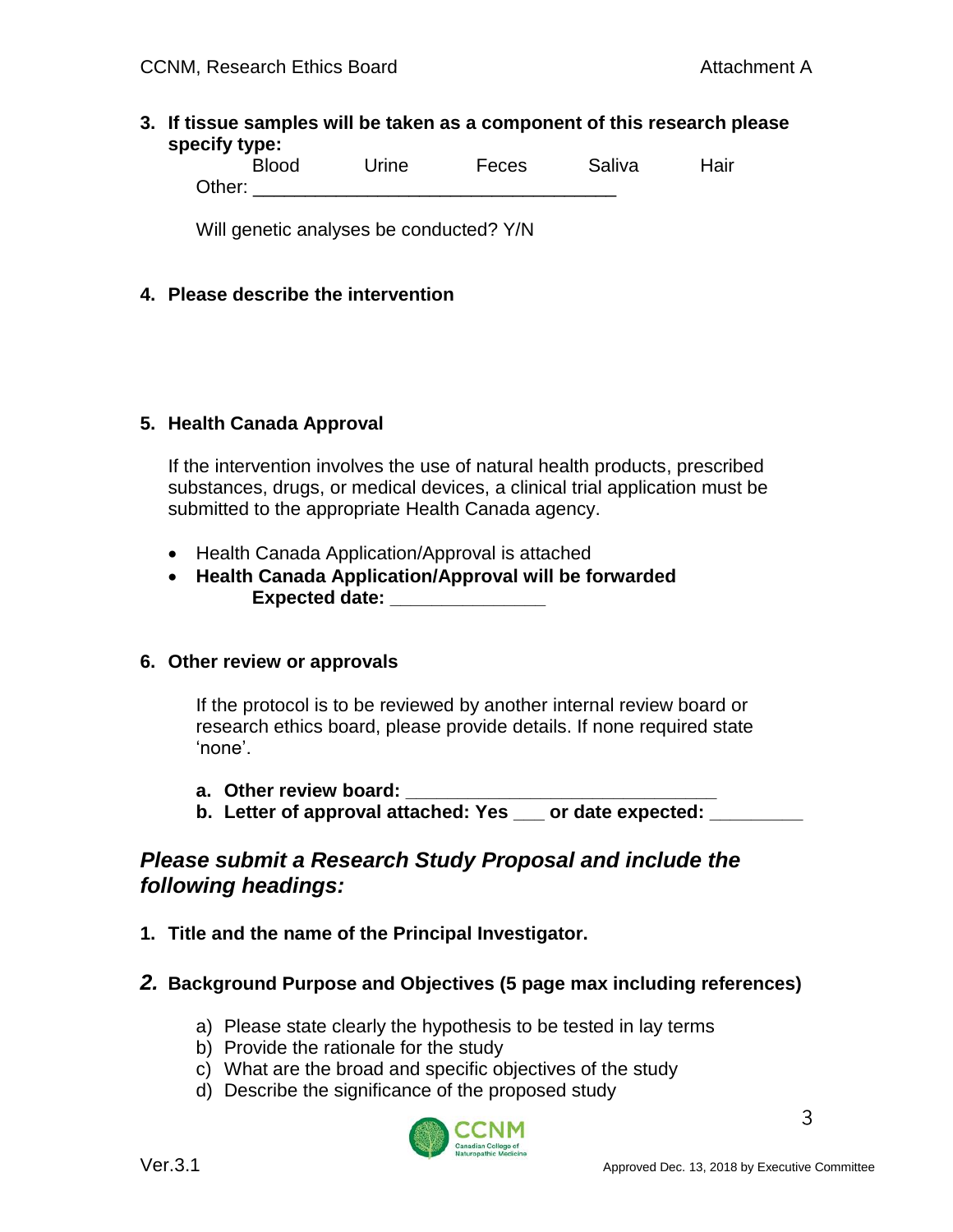### **3. Recruitment**

- a) How will the research participants be identified and recruited?
- b) Describe any incentives (if any) used to encourage recruitment

### **4. Sample size determination**

- a) How did you decide on the sample size used?
- b) If not a pilot study, provide a power analysis to justify the sample size**.**

## **5. Description of Population**

- a) Inclusion criteria
- b) Exclusion criteria

## **6. Methodology (max 8 pages)**

#### **Include a summary of methods and procedures to be used in the study including (state n/a if not applicable):**

- a) Treatment (s)
	- a. Intervention group(s)
	- b. Control group
- b) Randomization
	- a. Describe the process of sequence generation and allocation concealment
- c) Flow of participants or human data through the study
- d) Study setting
- e) Outcomes measured
- f) Frequency of follow up visits and data collection
- g) Data management
- h) Statistical analyses
- i) Study timetable

## **7. Risk and patient safety (include references)**

- a) Potential adverse effects
- b) Other potential risks
- c) Assurances of maintaining patient/participant confidentiality

## **8. Investigator Team**

Provide information on the different roles of the investigators involved. Clearly state which investigators will have direct contact with research participants or identifying or confidential information. Indicate who will be responsible for the conduct of the informed consent process.

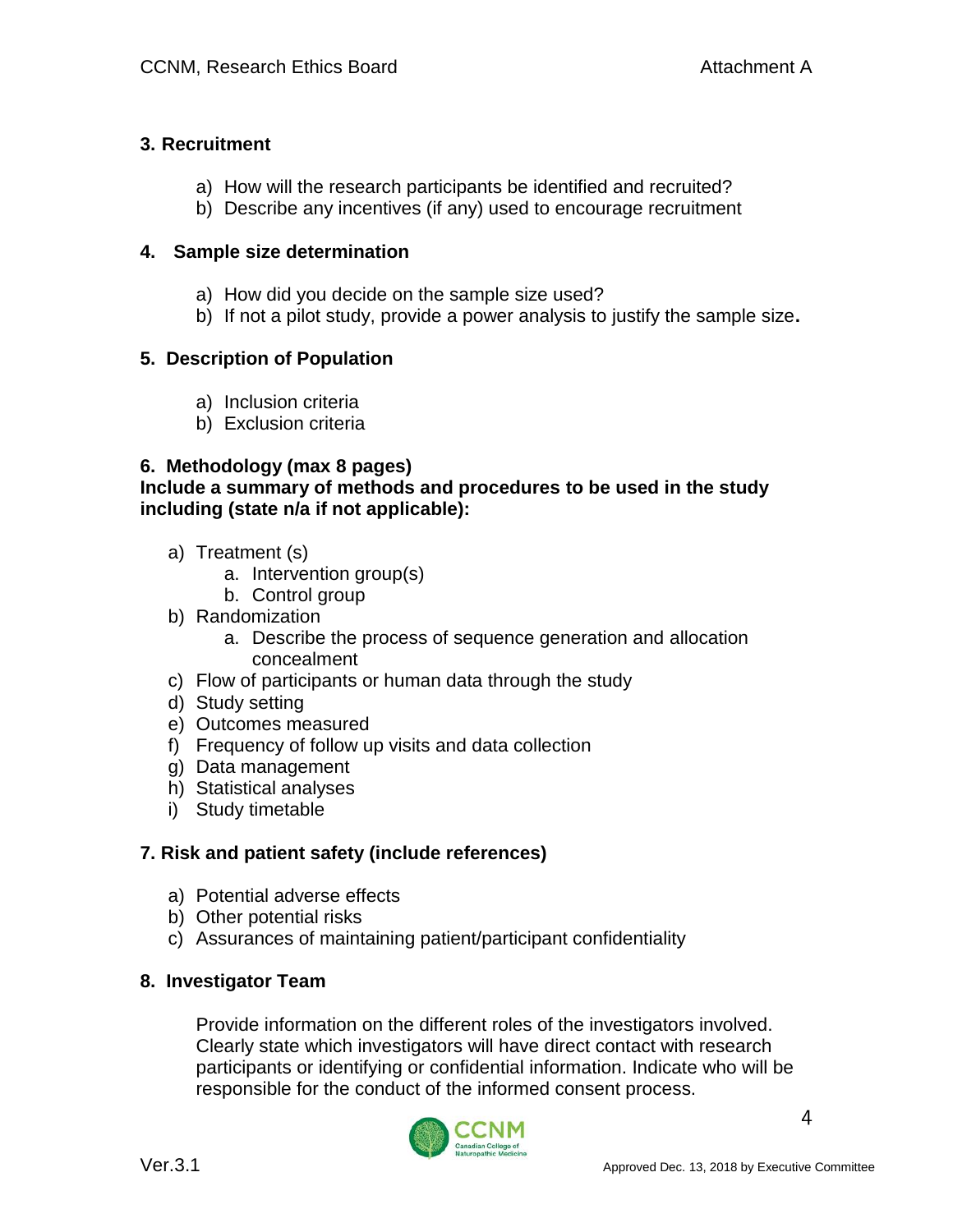#### **9. Resources**

Provide justification that you have the required financial and human resources to effectively complete the study.

#### **10. Informed consent**

Provide an informed consent form as described in attachment B. Participants must be given adequate time to read and understand the informed consent and have the chance to discuss the study and consent with the coordinator. The setting in which the informed consent will be given should be described.

#### **11. File and data storage**

Health Canada requires that clinical trial data be kept for a minimum of 25 years; CCNM requires that other research data be retained for a minimum of five years. Please describe the mechanism through which you propose to maintain any data and files you generate and how confidentiality will be ensured. Also, how will the research information be disposed of.

#### **12. Fee for submission and renewal**

In cases where there are no employees of CCNM as members of the study team, there will be fees. There will be a \$1000.00 fee for the initial submission; this will ensure a full review by the Research Ethics Board. If only expedited review is required and the application meets the standards for this and minimum risk then only \$500.00 fee is required for review. Annual renewal for the study under primary supervision by CCNM's REB requires a \$300.00 renewal fee. Substantive amendments to the protocol that require full board review will incur a fee of \$200.00. For small amendments that do not require board review, no fee is charged. Requests and permissions to have fees adjusted will be handled by the Executive Director, Research, or Director, Research.

Your signature(s) below verifies that you have read and understood CCNM's *Policy for Ethical Review of Research Involving Humans* and that you have had the opportunity to seek clarification about the Policy. It also verifies that you understand your obligation to conduct research in an ethical manner and to provide any updates, and fees as outlined in the Policy that may apply to your research activities throughout the duration of the research.

(Print Name) (Position)

Principle Investigator



5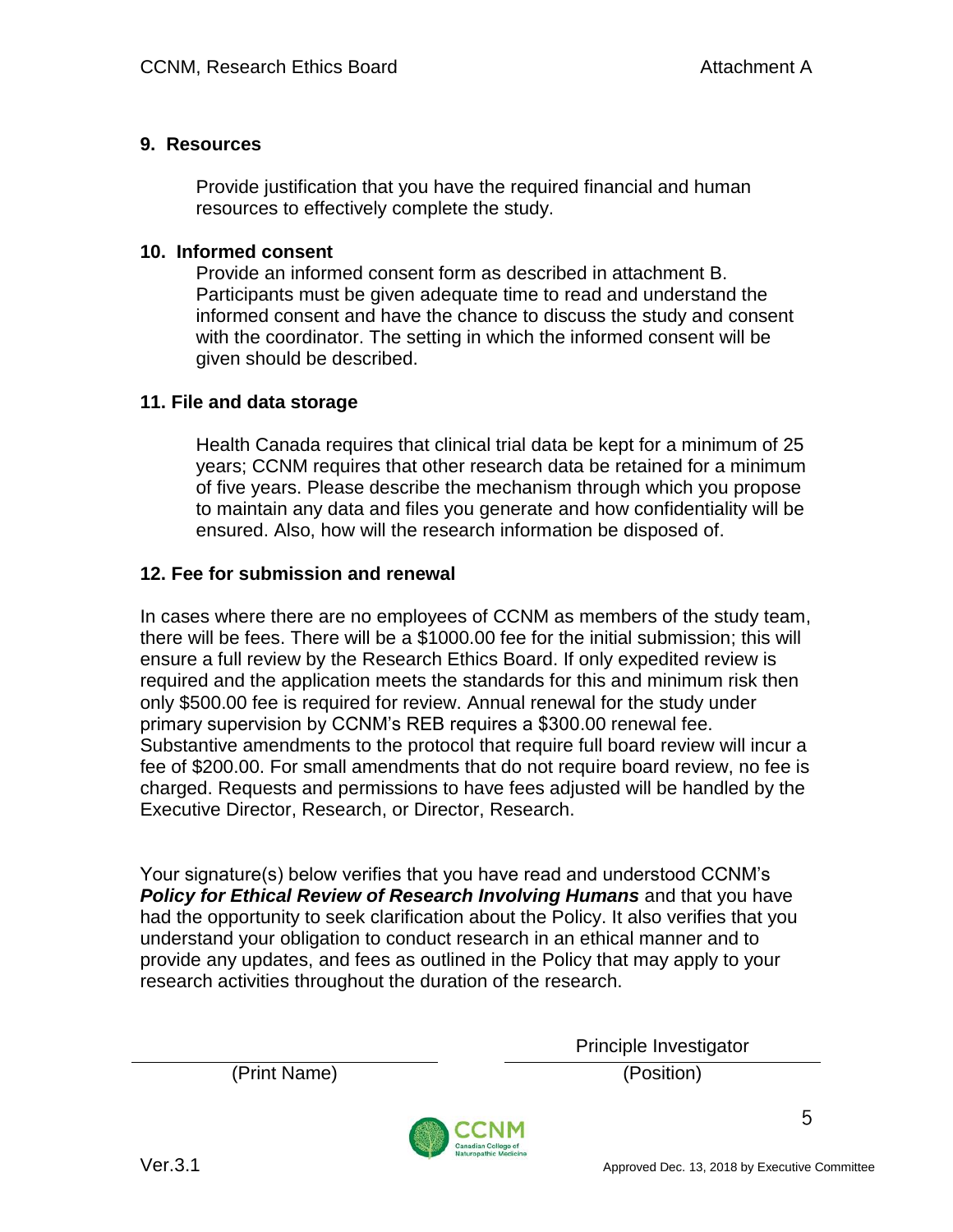| (Signature)  | (Date)                        |
|--------------|-------------------------------|
| (Print Name) | Co-Investigator<br>(Position) |
| (Signature)  | (Date)                        |
| (Print Name) | Co-Investigator<br>(Position) |
| (Signature)  | (Date)                        |
| (Print Name) | Co-Investigator<br>(Position) |
| (Signature)  | (Date)                        |
| (Print Name) | Co-Investigator<br>(Position) |
| (Signature)  | (Date)                        |
| (Print Name) | Co-Investigator<br>(Position) |
| (Signature)  | (Date)                        |



 $\sqrt{6}$